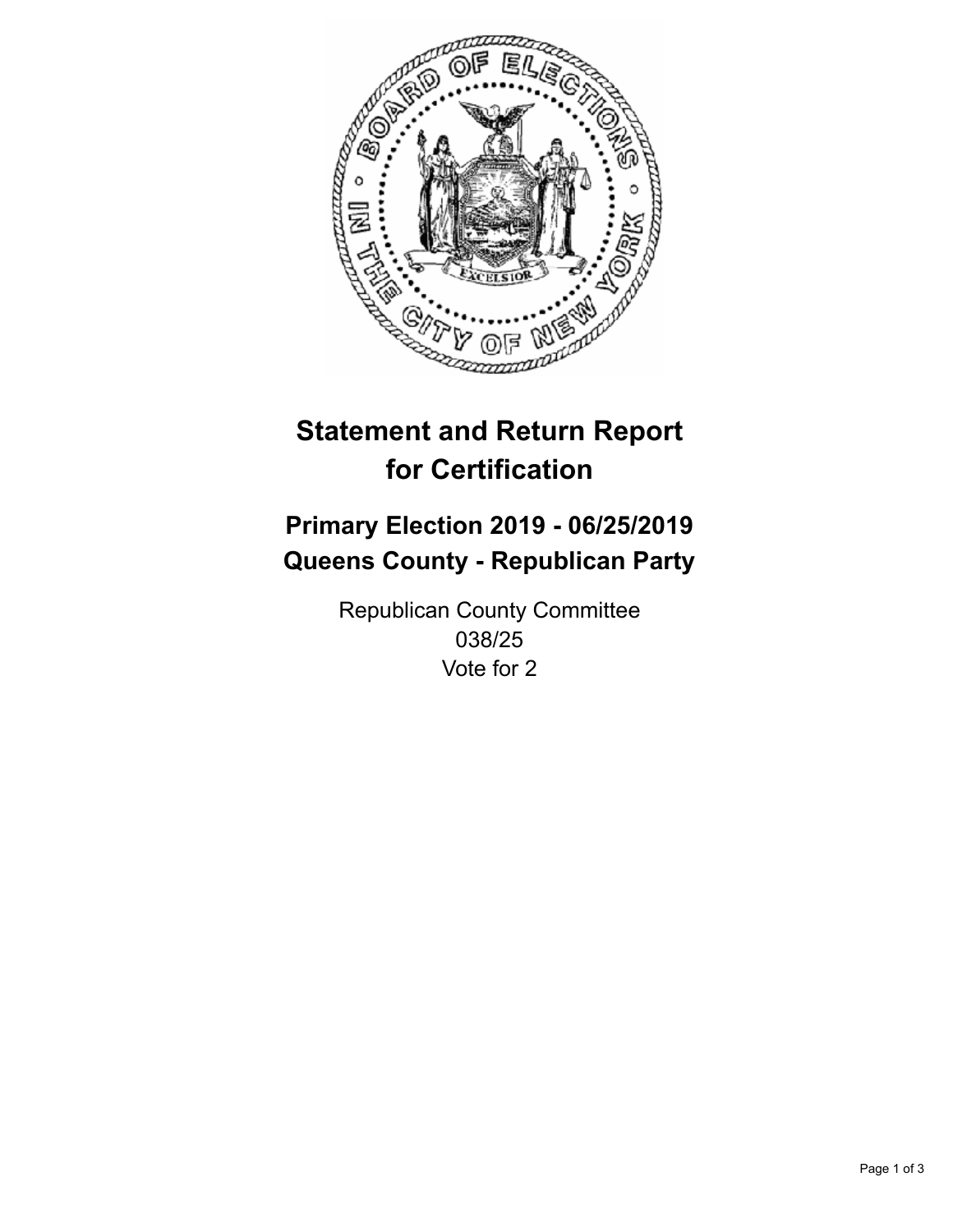

## **Assembly District 25**

| <b>PUBLIC COUNTER</b>                                    | 8        |
|----------------------------------------------------------|----------|
| <b>MANUALLY COUNTED EMERGENCY</b>                        | 0        |
| ABSENTEE / MILITARY                                      | 2        |
| AFFIDAVIT                                                | $\Omega$ |
| <b>Total Ballots</b>                                     | 10       |
| Less - Inapplicable Federal/Special Presidential Ballots | 0        |
| <b>Total Applicable Ballots</b>                          | 10       |
| <b>VINCENT R. CHIRICO</b>                                | 7        |
| EVANGELINE BALASKAS                                      | 3        |
| MARIA A. MOLESSO                                         | 4        |
| <b>BIPIN SONI</b>                                        |          |
| <b>Total Votes</b>                                       | 15       |
| Unrecorded                                               | 5        |